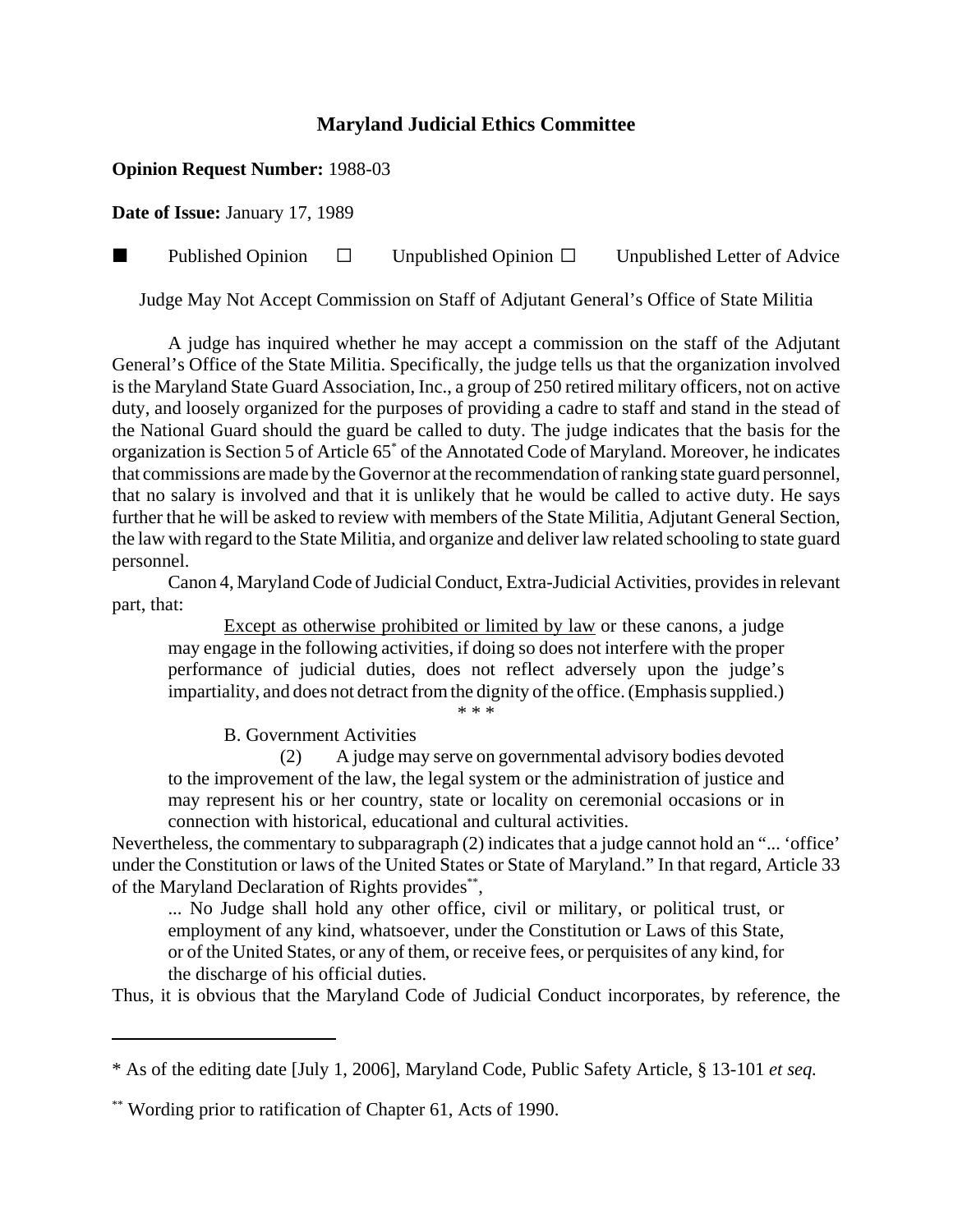#### **Maryland Judicial Ethics Committee**

**Opinion Request Number:** 1988-03

**Date of Issue:** January 17, 1989

Published Opinion  $\square$  Unpublished Opinion  $\square$  Unpublished Letter of Advice Page 2 of 3

provisions of Article 33 of the Declaration of Rights. The question at hand, then, turns on whether the Judge's position in the Maryland State Guard Association, Inc., is an "office."

In Board v. Attorney General of Maryland, 246 Md. 417, the Court of Appeals pointed out that the following standards have evolved to test whether a position is an "office": (1) the position was created by law and casts upon the incumbent duties which are continuing in nature and not occasional, (2) the incumbent performs an important public duty, (3) the position calls for the exercise of some sovereign power of the State, (4) the position has a definite term, for which a commission is issued, a bond required and an oath required, (5) the position is one of dignity and importance. Although the Court has said that "none of [the tests] itself necessarily is determinative," Hetrich v. County Commissioners, 222 Md. 304, it has also said that the most significant tests are the oath requirement and the exercise of sovereignty. Gary v. Board of Trustees, 223 Md. 446 (1960).

As we said earlier, the Judge indicates the association is organized pursuant to Md. Ann. Code, Article 65. Section 5 of Article 65 divides the militia into two classes:

### **Organized and unorganized militia.**

The militia of this State shall be divided into two classes: The organized militia and the unorganized militia. The organized militia of the State shall consist of officers appointed and commissioned by the Governor, and of such able-bodies citizens of the State, and such able-bodied persons of foreign birth as have declared their intentions to become citizens of the State, resident therein, as shall be regularly enlisted therein, including the National Guard, the State Guard and the reserve militia (Minute Men). A military office for which no salary is provided in the budget shall not be considered an office of profit.

The unorganized militia shall consist of all those liable to serve but not regularly enlisted.\*

From this, we assume that the position the Judge has been asked to accept is within the unorganized branch of the militia, and may be considered one "created by law." See also Article 33, supra. Although it is unclear from the information provided whether an oath is required, the Judge indicated, as we have noted, that he had been asked to "accept a commission upon the staff, Adjutant General's Office of the State Militia."

As we also noted earlier, the Judge has advised that a fundamental purpose of the organization is to "stand in the stead of the National Guard should the guard be called to duty." We observe that Article 65,  $\S 2^{**}$  provides,

<sup>\*</sup> Wording prior to enactment of Chapter 638, Acts of 1999. The State Guard had previously been renamed the Maryland Defense Force.

<sup>\*\*</sup> As of the editing date [July 10, 2006], reworded and codified as Maryland Code, Public Safety Article, § 13-701.